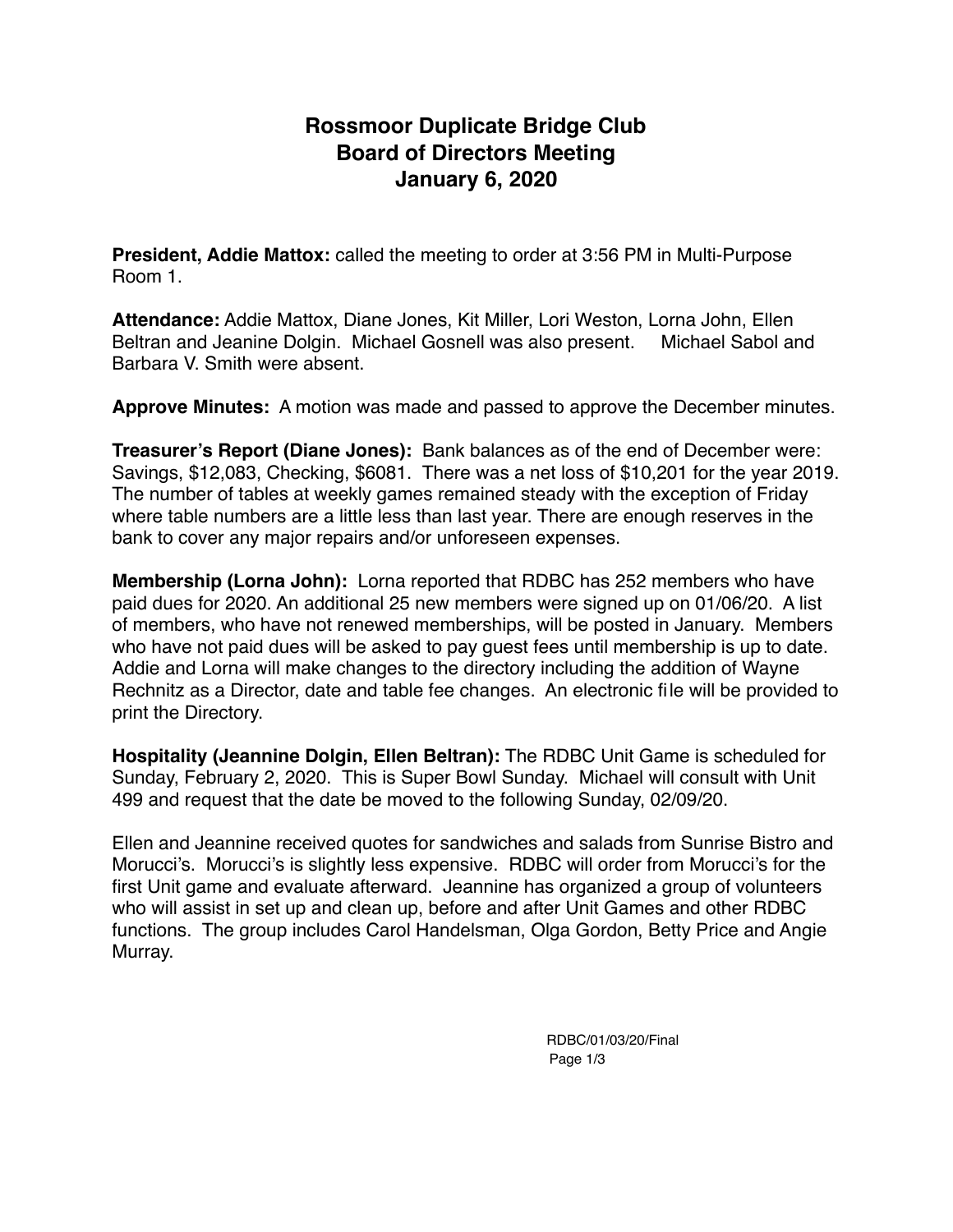**Publicity (Kit Miller):** Club member, Kathrine Loh, was featured in the Rossmoor News and the E-declarer for earning 54 points of combination colors at the ACBL National in San Francisco. Players scoring 70% or more were also in the Rossmoor News. Helpful hints continue to be published in the E-Declarer and elsewhere. Two classes are scheduled to begin early 2020. Beginning Bridge 1, started on 1/06/20 and Michael Gosnell will teach Slam Bidding beginning in February. Kit also suggested that proper exit rows are maintained during each game.

**Activities Council (Diane Jones):** The December Activities Council meeting was a holiday celebration. The Council requested proposals for speakers and projects. The floor in the Oak Room will be replaced in 2020. Addie will ensure that RDBC questions and concerns are forwarded to the appropriate individuals at GRF.

### **Mentoring Program (Michael Sabol):** No report

#### **Manager's Report (Michael Gosnell):**

- *-* Pat Taylor is retiring at the end of January 2020. She may be available on occasion to substitute.
- *-* Wayne Rechnitz has been hired as a new Director. He will work with Pat on Mondays until the end of the month. Then he will assume responsibility for Monday games.
- *-* The First Inter-Club Championship will be held on Tuesday, 01/04/20. These games are like STAC games but masterpoints are black. RDBC will absorb the extra dollar charged for theses games by ACBL. Fees will be \$4.00 for members.
- *-* RDBC was offered 25 Bridge Pads and a receiver for \$250.00. All are in good working order. It was proposed that the club purchase these pads. A motion was made and a subsequent vote was held. The Bridge Pads will be purchased.

RDBC/01/03/20/Final

Page2/3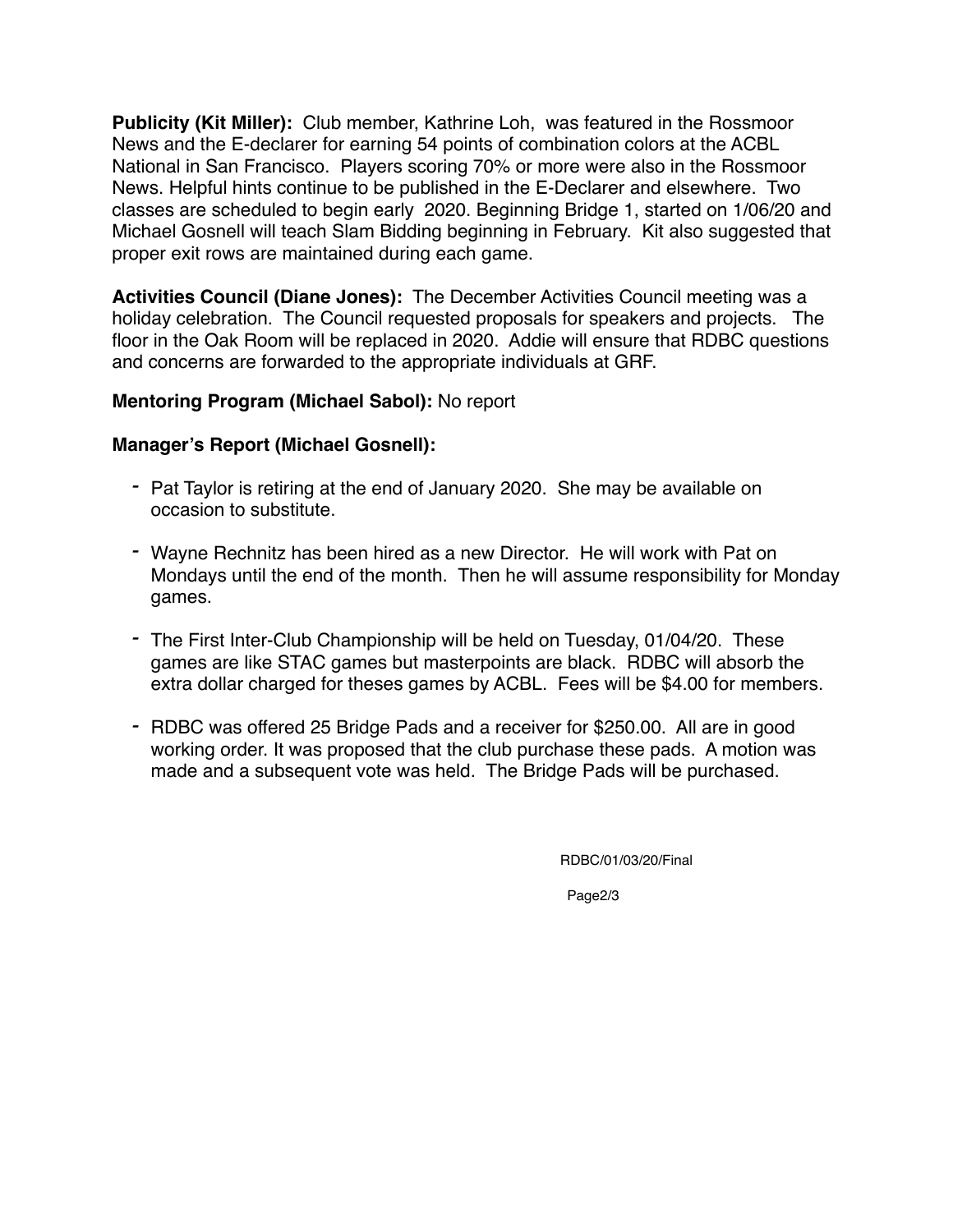#### *Old Business:* None

#### *New Business:*

-Green Initiative (Addie): RDBC members were asked in 2019 to bring their own cups for beverages provided at games. The response was not overwhelming.

Addie proposed that RDBC provided paper and styrofoam cups be phased out. Members will again be requested to bring a cup or mug. The cups can be stored in a designated locker that Addie has obtained for this purpose. Cups have been donated for individuals who are guests and or members who may have forgotten a cup. Everyone is responsible for washing their belongings and returning them to the locker in the Oak Room. Dish soap will be provided.

A motion was made and the Board of Directors voted unanimously to adopt the program. Addie will make announcements before the scheduled games.

With no further business to discuss the meeting was adjourned at 5:07 PM.

*Executive Session:* **Held prior to the Board of Directors Meeting 01/03/20**

*Next Meeting: Monday, February 3, 2020, MPR 1*.

Respectfully submitted,

*Lori Weston*  Secretary, RDBC

> RDBC/01/03/20/Final Page 3/3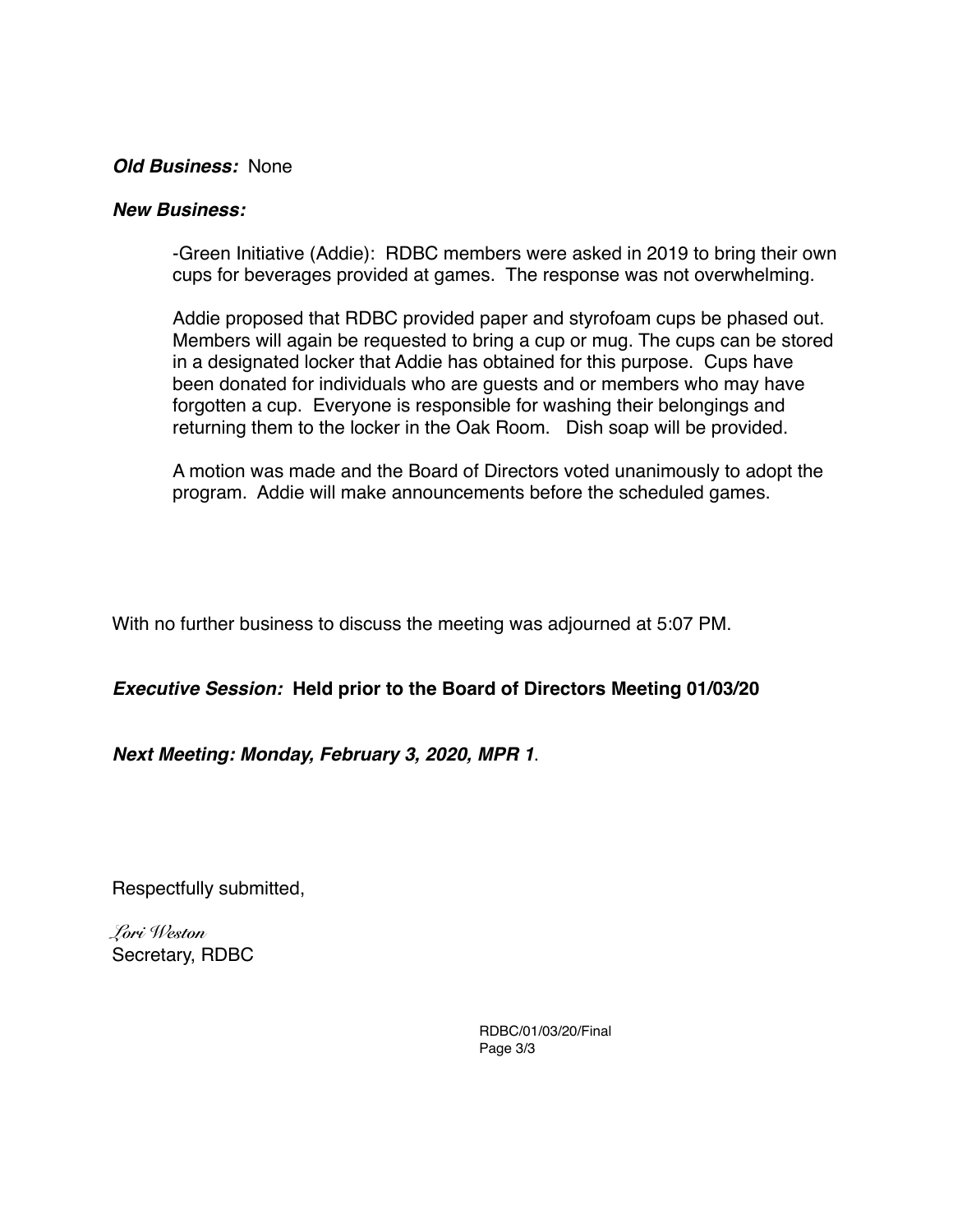**REVISED GUIDELINES FOR MENTORING 12/12/19**

- **1) ALL CLUB MEMBERS ARE ELIGIBLE FOR THE MENTORING PROGRAM.**
- **2) EACH MENTEE WILL BE FREE TO CHOOSE THEIR OWN MENTOR.**
- **3) THE MENTOR MUST HAVE AT LEAST 100 MASTER POINTS MORE THAN THE MENTEE.**

**4) THE MENTOR CANNOT BE A REGULAR PARTNER OF THE MENTEE. "REGULAR PARTNER" IS DEFINED AS PLAYING TOGETHER MORE THAN ONCE A MONTH.**

**5) THE MENTOR WILL BE ENTITLED TO A MAXIMUM OF SIX FREE PLAYS WITH EACH OF THEIR MENTEES.**

**6) THE MENTORING CAN TAKE PLACE IN EITHER THE "A" OR "B" SECTION.**

**7) MENTEES CAN BE MENTORED MORE THAN ONCE IN A CALENDAR YEAR BUT ONLY ONCE WITH A PARTICULAR MENTOR.**